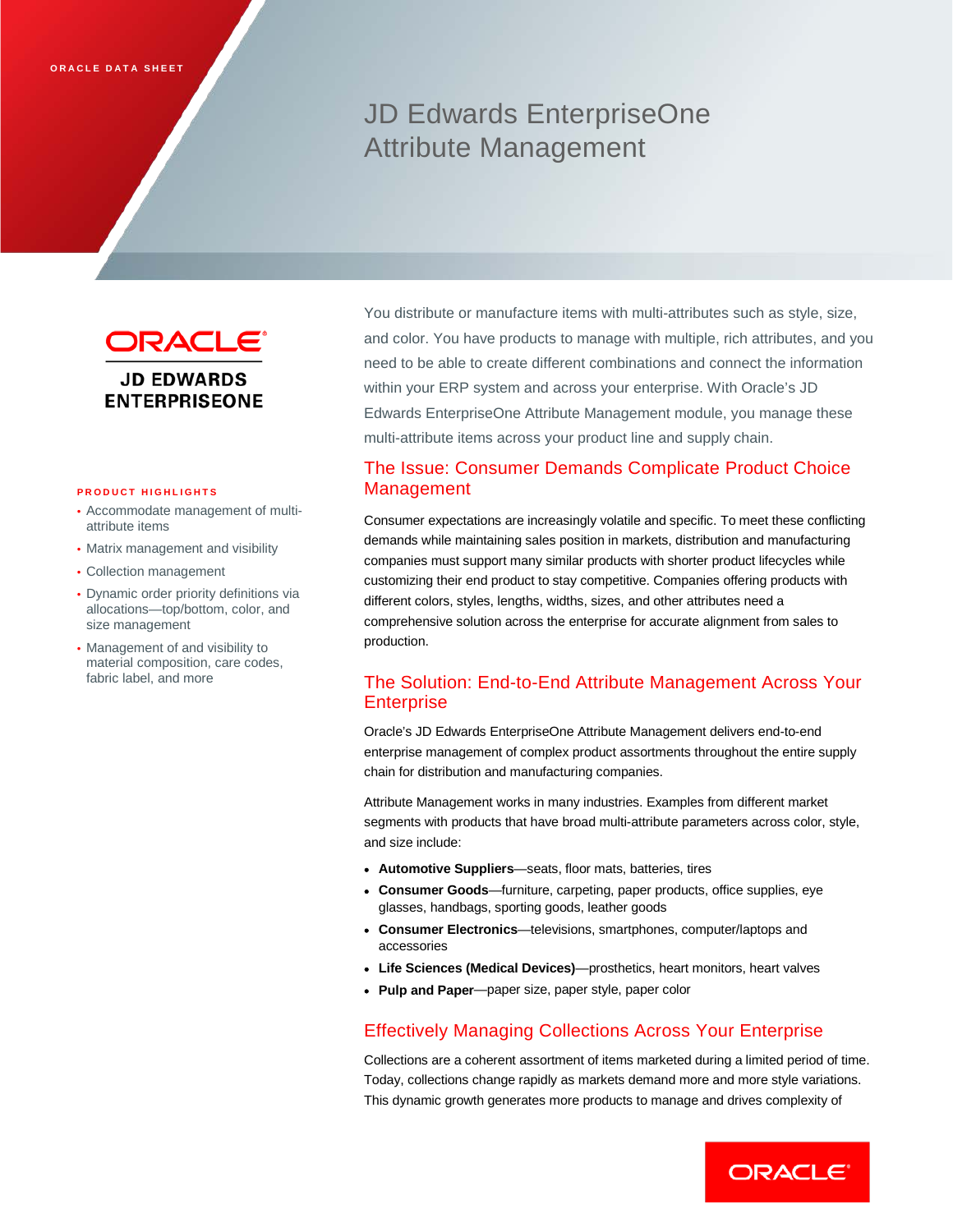#### **FEATURE/FUNCTION HIGHLIGHTS**

- Multi-attribute style item management up to 10 levels
- Label/cleaning code management
- Composition management

ī

- Inventory matrix visibility
- Collection management supported within sales order entry, procurement, and shop floor management
- Management of sales prices by season/collection
- Sales order, procurement, and work order matrix entry
- Sales order mass maintenance of style items
- Consolidated parts list
- Inventory issues, transfers, and adjustments of style items
- Style item supplier price/catalog
- Sales pricing exception at selected style level
- User-defined dynamic order priority allocation (top/bottom management, size management, color management, and more)
- Automatic shortage management
- Delivery constraints capabilities
- Proposals generations via manual or automatic validation
- Sales order entry and procurement support of automatic total quantity split by size
- Generation of bills of material for style items
- Product data management routing creations and outsource operations
- Material planning—matrix management
- Monitoring of component/material shortages via material analysis
- Shop floor management support of global work orders

associated catalogs and marketing. All of these require a comprehensive real-time view of your whole enterprise. These changes affect not only the marketing and logistics of a collection, but also impacts product lifecycle and profitability.

Using JD Edwards EnterpriseOne Attribute Management, you can manage catalogs, seasonal offers, and multiple collections via:

- Timeframes
- Customer targets
- Pricing conditions
- Order entry specialization (if required)
- Geographical aspects
- Distribution channels
- Links to pricing, assortment, and theme management

### Priority Rules in Allocation Management Drive Efficient Distribution of Goods and Customer Service

JD Edwards EnterpriseOne Attribute Management uses allocations to support dynamic order prioritization when meeting demand at the detailed level—style, color, size, and more. You manage product scarcity, buffer stocks, size balancing, and top/bottom management for consistent deliveries. Allocation lets you define priority rules to ensure that your style items are disbursed across sales orders effectively by:

- Considering many factors such as size preference, top/bottom management, color ratio, satisfaction ratio, and sprinkling rate
- Automating shortage management
- Assigning inventory based on your dynamic order priority definition
- Establishing delivery constraints capabilities
- Generating proposals with manual or automatic validation

# Simplifying Order Entry Processing Time

With Attribute Management, simplify your order entry process using:

- Inventory across one or more collections
- Matrix entry of sales orders, purchase orders, and work orders
- Management of inventory issues, adjustments, and transfers for multi-attribute items

# Adding Value Through Manufacturing Management

Oracle's JD Edwards EnterpriseOne Attribute Management provides robust support for manufacturing operations through simplified product definition of bills and routings for multi-attribute items via matrix entry, material planning to optimize processing of multiattribute items grouped for purchase order and work order generation, and execution of all attribute work orders automatically generated from a single parent work order.

Across your supply chain, you:

- Support material/fabric composition, care/cleaning codes, fabric label management and other attributes throughout the production, supply, sales, and logistics processes for every type of product from components to finished goods.
- Assign technical production data (routing and bill of material) to work according to the inheritance or exception model, and by association (color or size of the finished